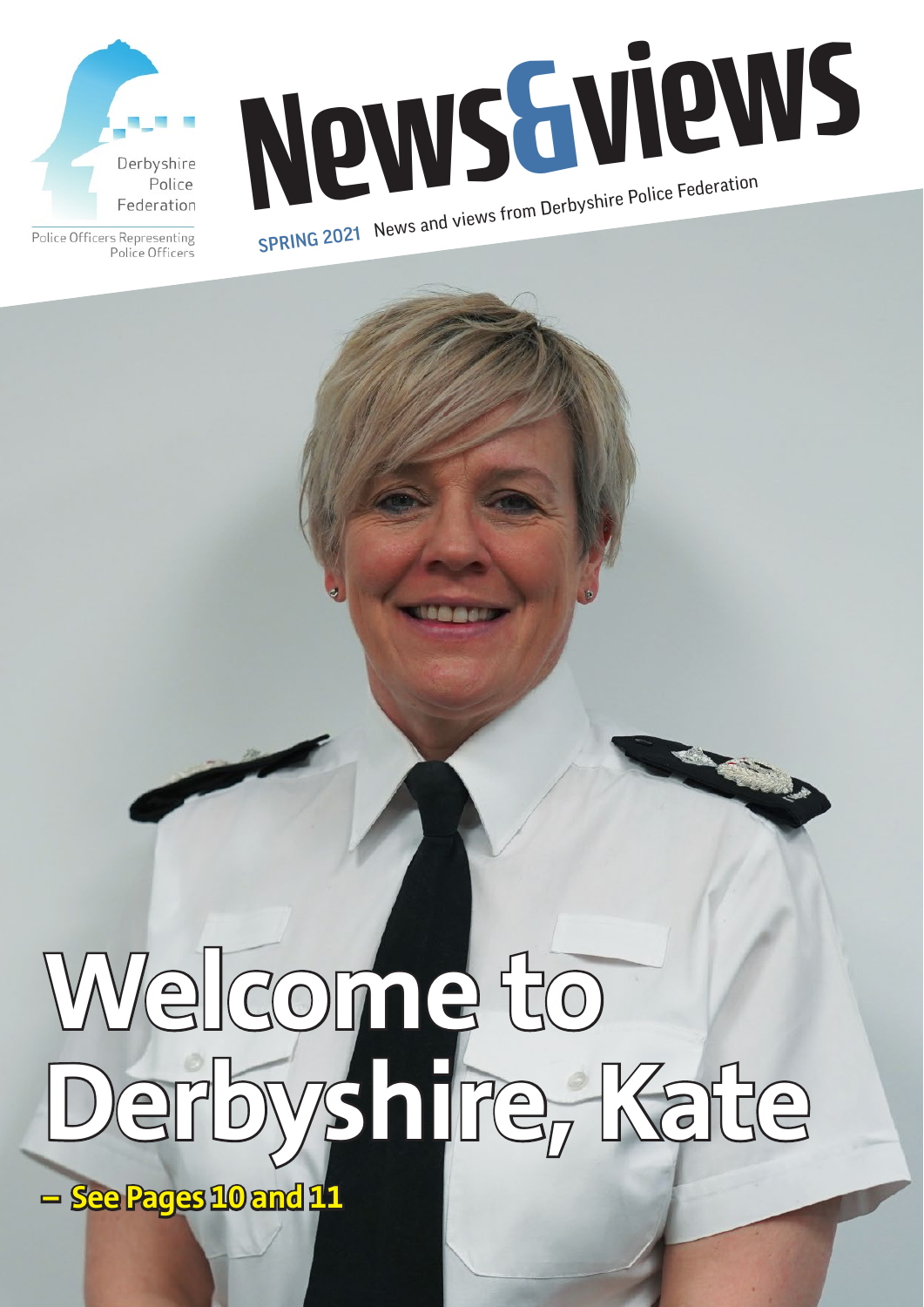# **Chair's foreword**



*By Tony Wetton, chair of Derbyshire Police Federation*

Welcome to the spring edition of our<br>
Welcome views ezine.

This edition gives a round-up of recent news affecting officers and also puts a focus on one of our workplace representatives who has shared his story of suffering from Post-Traumatic Stress Disorder.

His comments, and the underlying issues raised in our focus on detectives, strengthen our campaign for more to be done to support officer wellbeing and I am pleased to see that the Police Covenant is a step closer to being introduced (see facing page).

I do find it ironic, however, that on one hand the Government, in setting out plans for the covenant, is making clear its

**\*\*\*\*\*\*\*\*\*\*\*\*\*** 

commitment to enshrine the physical and mental welfare of serving and former officers in law, but on the other is failing to give frontline officers any priority in the vaccine roll-out programme.

The Federation has campaigned on members' behalf on this issue and appeared to have the support of the Home Secretary. Yet, the Joint Committee for Vaccination and Immunisation has steadfastly stuck to its guns – insisting that moving through the age brackets is the best way forward.

Under this approach, it is frustrating to say the least that I, at the age of 53, will be called for the vaccination before many of my younger colleagues who are working on the frontline, despite the fact that I am working at home and can control my exposure to the virus. Frontline officers do not have that luxury but will not be protected for months. I have said it before but I will repeat it again: I am sure that cannot be right.

I have written to all Derbyshire MPs about this issue, pointing out that giving frontline officers, particularly if forces were to administer the jabs themselves, would have a very limited impact on the national roll-out programme.

Police officers have been on the frontline throughout this pandemic, facing an unseen enemy and putting their health, and that of their families, at risk. They cannot social distance while arresting someone, they are often the first at a scene but will then be joined by other emergency service workers, who will have had the jab, they go from job to job during their shift, possibly passing on the virus as they go, and they are regularly spat at and coughed over by people claiming to have Covid. If this doesn't make them a priority for the jabs, then I am at a loss to understand why.

# **Force funding**

Derbyshire Police Federation chair Tony Wetton has welcomed confirmation from Derbyshire's Police and Crime Commissioner (PCC) that there will be a precept increase, which means the Force can continue its drive to recruit more officers and also improve policing services across Derbyshire.

With an increase of 6.62 per cent on the police precept element of council tax, the budget will be set at £202.63 million over the 2021/22 financial year, which is up £12.75 million compared to the last 12 months.

Tony backed the PCC's efforts to get the extra funding, following years of Government cuts for the service.

"I'm pleased to hear that the Force will benefit from the next budget," he said, "The Government has embarked on a three-year programme to increase officer numbers across England and Wales by 20,000 over a three-year period and this does have cost implications for forces themselves.

"This past financial year, we've managed to recruit 79 new officers within Derbyshire. Not only will the extra money raised by an increase in council tax mean we can keep officer numbers rising but the increase in budget will help us to invest across a number of service areas."

**Read more.**

#### **Officers need "clarity" on pensions, says Federation**

The Police Federation of England and Wales (PFEW) says officers approaching retirement need "clarity" on their pension options.

Responding to the public consultation on pensions reforms, Alex Duncan, national Federation secretary, said it was positive the Government had now chosen to implement the remedy to the discrimination found in the implementation of the 2015 police pension scheme through the deferred choice underpin option, which the Federation **recommended in October 2020.**

But he said it meant a further delay for those members close to retiring who "need and deserve" answers.

Alex said: "While it is positive that the Government has chosen to use deferred choice to implement the remedy, it is disappointing that those who are due to retire soon still don't have the clarity they need and deserve to be able to make a decision about their retirement.

"We will be involved in the consultation on the primary legislation and will be seeking legal advice on certain aspects of the implementation throughout the process.

"In particular we are scrutinising the updated Equality Impact Assessment to ensure that no unjustifiable discrimination is caused as a result of remedying the existing discrimination," he added.

**Remedy Q and A – 11 February 2021. Find out more on the Federation's survey hub.**

#### **New guide to terms and conditions of service**

The Police Federation has issued a new Quick Reference Guide (QRG) to officers' terms and conditions of service.

The new guide replaces the issue dated July 2020 and reflects the removal of the bottom pay point for sergeants as well as the extension to paid maternity leave and adoption leave and to Targeted Variable Payments.

The QRG is supplemented by the most recent set of Frequently Asked Questions on matters where clarification on practices during the pandemic were given.

**Read the QRG. Covid-19 FAQs.**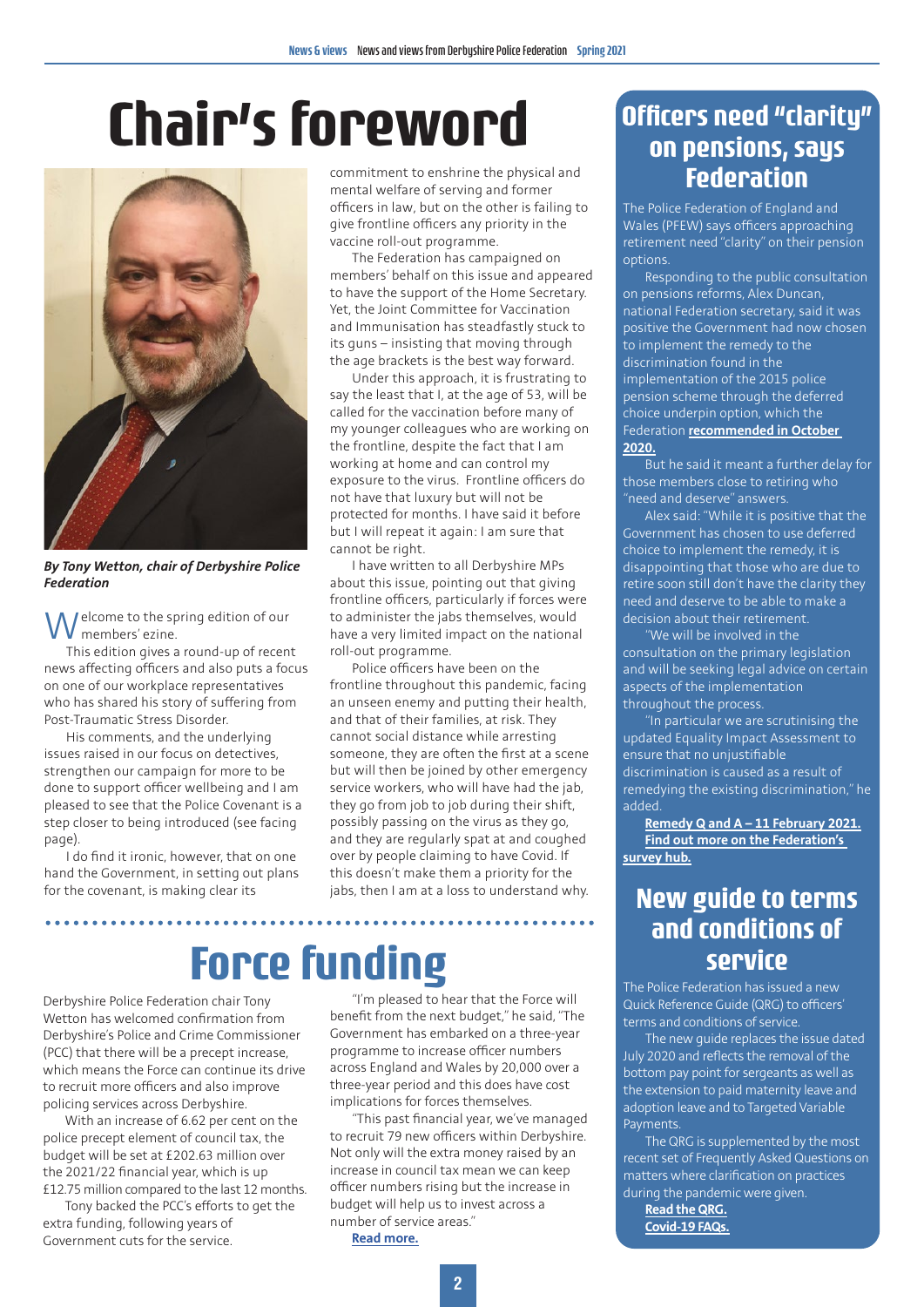# **New bill brings wellbeing and legal protection for officers**

**Derbyshire Police Federation chair**<br>
Tony Wetton has welcomed a new<br>
provide better welfare and legal safeguards Tony Wetton has welcomed a new criminal justice bill which will for officers.

The bill, unveiled in Parliament on 9 March, includes a Police Covenant following extensive campaigning by the Federation, along with other new measures to support officers, police staff and their families.

And Tony called for the Government to underline its commitment to supporting officers by allowing them to have their coronavirus vaccines as soon as possible.

Tony said: "As a Federation, we've been campaigning for a Police Covenant to recognise the unique role our members perform and to support and protect them in their line of duty.

"I welcome the establishment of a covenant, and other measures in the bill that support my colleagues and recognise their sacrifices and bravery.

"But why wait until the bill becomes law to give real, tangible support to officers

that they need right now?

"The Government can emphasise its commitment to the police today by moving frontline officers up the queue for the vaccine to ensure they're protected against this potentially deadly virus."

Alongside the establishment of the covenant, the bill legislates to double the maximum sentences for those convicted of assaulting emergency workers in England and Wales to two years – something the Federation has been campaigning for.

The new bill allows Special Constables to formally join the Police Federation of England and Wales (PFEW) after years of the organisation campaigning and regular discussions with the Home Office, Association of Special Constabulary Officers (ASCO), the National Police Chiefs' Council (NPCC) and the Association of Police and Crime Commissioners (APCC) over the issue.

It also gives better protection to police officers involved in driving incidents, with the introduction of a new test to assess their standard of driving. The test permits

courts to judge the standard against a 'competent and careful peer' with the same training, rather than with a member of the public.

Tony said: "It's pleasing to see so many of the issues on which we've campaigned as a Federation included in this bill. They will make a real difference to officers on the ground."

The measures in the Police, Crime Sentencing and Courts Bill, formerly the Police Powers and Protections Bill, were also welcomed by the national chair of the Federation.

John Apter said: "This bill contains a number of important changes we have been campaigning for over many years to give greater protection to police officers, and recognise the unpredictable, dangerous and demanding job they do.

"This is the first step to bring these changes into law; we must grab this opportunity and ensure the bill brings about a positive, meaningful and tangible difference for our colleagues."

# **Kirsty features in International Women's Day interview**

As part of International Women's Day, national chair John Apter spoke to Derbyshire Police Federation secretary Kirsty Bunn about her work to ensure the Force's women officers could attend female only sessions for the Job Related Fitness Test.

Kirsty, who was equality lead and a Federation rep for 11 years before becoming secretary three years ago, was asked about her success in changing the format of the fitness test for female officers.

She explained: "I'd been aware of problems around the fitness test for a number of years after the Winsor review brought in the compulsory job-related fitness test in in 2014.

"This gained momentum and interest from myself and the issue became more prevalent in Derbyshire a few years ago when a considerable amount of older

females were failing the test and this saw them put on restricted or non-operational duties by some commanders. This caused a lot of anxiety because they felt they were fit but couldn't complete the test to show they were. I was told it was the stress on the day and that older females were more body conscious so they didn't feel comfortable carrying out the test with other people.

"So along with the equality unit, who have been very supportive, I started a pledge to the officers that we would do what we can to give them the opportunity to do the test in a 'safe environment'. We've been able to do female only fitness tests for around the last two years and I am aware that this has had a dramatic effect on the amount of females who have passed the test and therefore not been restricted, so it has had an effect on policing as a whole in Derbyshire which is positive."

**Watch the full interview.**



*Derbyshire Police Federation secretary Kirsty Bunn.*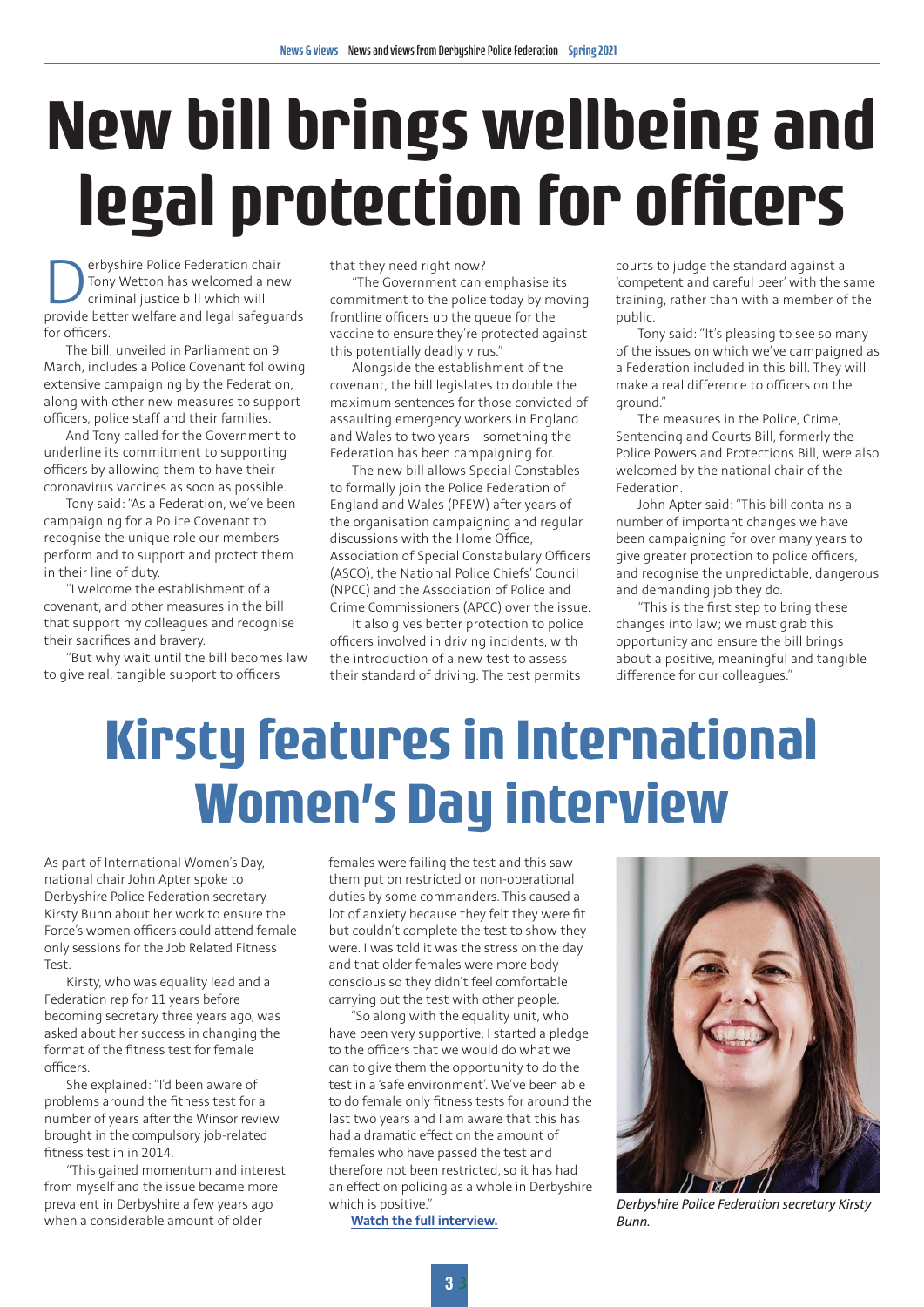# **Allan reveals how PTSD affected his career**

Triving home after being on duty at a<br>football match in Loughborough one<br>evening in April 2019, Allan Guy<br>witnessed a crash between two buses at a football match in Loughborough one evening in April 2019, Allan Guy witnessed a crash between two buses at a set of traffic lights and immediately sprang into action.

One of the drivers had been thrown from the bus and was face down in the road 30 feet away. Allan expected to find that he had died, but he had survived the crash so he put him in the recovery position. He left another passer-by to tend to him while he turned his attention to the passengers on that bus as he feared the vehicle could catch fire.

He was able to switch off the engine with the emergency button and, assessing the passengers, first helped an elderly couple who had been injured and automatically began triaging other people.

Once the paramedics had arrived on the scene, he spoke to the police officers who had responded to the incident and then set off to continue his drive home to Derbyshire.

"I got in the car and drove about 200 yards," explained Allan who is a Derbyshire Police Federation workplace representative and also its conduct and performance lead, "But I didn't feel very well. I pulled onto a garage forecourt and got out of my car. But then I must have blacked out because the next thing I remember is being on the floor at the side of the car and since I was on the far side of the vehicle no one had even seen me collapse.

"I then went into the garage, bought a coffee and set off for home again. When I got there, and despite being covered in blood from the scene of the crash, I just sat in the chair in my lounge until my wife came in and basically sent me to bed.

"I thought I had just been over doing it and on the Monday I went back to work and thought I would be OK."

But he was far from it. Uncharacteristically he started falling out with colleagues, thinking they were 'out to get' him and even put in complaints about other officers' behaviour. When it got so bad that he felt he could literally punch a colleague through a window, he had the sense to walk out of work and take some time off sick. This was in June 2019.

Allan has been with the Force for 27 years, five as a Special and 22 as a police officer. For 18 years of his service, he worked



#### *Allan Guy.*

in the football unit, often being the first one to get involved if violence erupted.

"But I started to get really irritable, I thought people were against me, that they were talking about me. I was starting to feel a bit paranoid," he explains.

Luckily, his wife, Sharon, previously a mental health nurse recognised the signs of severe burn-out and he was also assigned a Federation representative, to help him access help and support.

"Everyone seems to push you towards it

being anxiety or depression" says Allan. So he had six sessions with a counsellor from Red Arc, a service available to subscribers to the Derbyshire Benevolent Trust Group Insurance Scheme.

But it was only when he was referred to a psychiatrist in Nottingham – and at this point he had barely been able to leave home - that he was diagnosed with Post-Traumatic Stress Disorder (PTSD).

"People tend to think this is focussed on one incident but in my case it built up over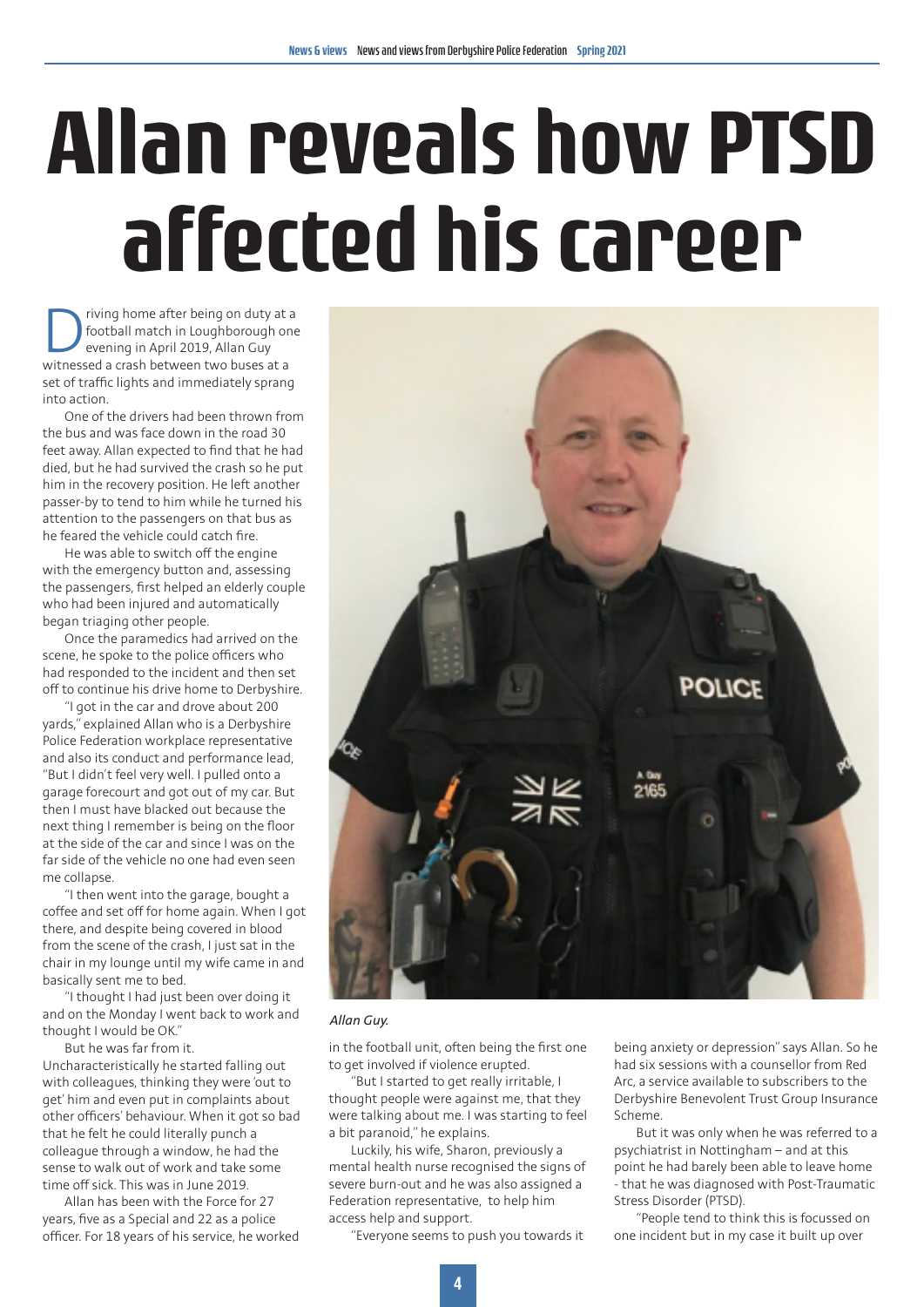time, with a series of incidents having a cumulative effect and leading my mental health to suffer," he says.

Allan has since been supported by Sharon Brennan from the Force who was able to help him recover through cognitive behaviour therapy.

**"f** People tend to think this is **focussed on one incident but in my case it built up over time, with a series of incidents having a cumulative effect and leading my mental health to suffer. "**

Although unable to return to football policing, he initially went to work in an HQ department in January 2020 before becoming a reactive officer at Ilkeston working on 999 jobs. He has learned not to overdo it and regained his love for policing.

But he knows there are other officers who are dangerously close to a tipping point.

"People need to be more aware of their mental health," says Allan, "I can see people now who are in a bad place – they just don't look right and it's difficult when you can see them going down that road. Before, I was always the first one to react if things looked like they were going to get violent at a football match but now I am much more calm and relaxed. I can see what is going to come and I stand back and access the situation."

#### **Wellbeing support available**

The Federation can access a wide range of wellbeing support for officers.

And Tony Wetton, chair of Derbyshire Police Federation, urged members to get in touch if they needed help or support, or just someone to talk to.

"No one should suffer in silence. We appreciate it can be difficult to accept you need support but taking that first step and talking to someone can be the first step to feeling better," says Tony.

"Members can contact the Federation office, the full-time officials or their workplace representatives. There is always someone to turn to."

**Access mental health support services.**

## **Mental wellbeing: support is available**

this pandemic can never be underestimated," said Tony, "Our members, along with other emergency workers, have been on the frontline of the nation's response to Covid-19 and continued to provide a service in extremely difficult circumstances which

none of us could have foreseen.

"Many people will be suffering with mental health issues now or could do so in the future and police officers are not immune so now, more than ever, we need them to know there is support available and there's no shame in asking for help." The Blue Light Programme was set up by Mind in 2015 to offer unique roundthe-clock advice and support for frontline workers and emergency responders. It campaigns to improve services, raise awareness and promote understanding.

The chair of Derbyshire Police Federation says the emotional impact of the coronavirus pandemic cannot be underestimated and that officers should not suffer in silence with poor mental health.

Tony Wetton wants to remind police officers and staff of the Mind Blue Light Programme which has responded to the effect of the pandemic on frontline workers by offering specialist support and advice.

Mind has also worked in partnership with Shout, the Samaritans, Hospice UK and The Royal Foundation of the Duke and Duchess of Cambridge to develop easily accessible **Frontline webpages** and **an Infoline** offering a range of tailored mental health information, tips and tools.

"The mental and emotional impact of

# **Free guides available**

Officers were encouraged to see Time to Talk Day as an encouragment to open up about their mental health.

Time to Talk Day at the start of February, highlighted the need to talk about our own wellbeing and to check in on others, something that is more important than ever right now.

Police Mutual has created a free guide, which includes information about mental

health and supporting others, as well as links to relevant charities and contacts.

This year's Time to Talk Day fell in Children's Mental Health Awareness Week, which is held annually to highlight the importance of children and young people's mental health.

**Learn more about Time to Talk Day. Read the children's mental health** 

**guide.**

### **PTC offering remote services**

The Police Treatment Centres (PTC) are offering officers, who subscribe to the centres, the chance to access a new remote physiotherapy service online.

Sessions will be delivered by video or, for members who don't have access to a computer or the internet, over the telephone.

Any care or treatment advice will be provided at the appointment or emailed afterwards and any follow-up will be arranged as normal.

The remote service is suitable for members who find it hard to travel or have dependents making a residential stay difficult.

And it has been particularly useful during the Covid-19 pandemic since the two centres are currently closed. Mark Oxley, PTC head of clinical

services, said: "We've invested in a video platform called Attend Anywhere, which we believe offers the best clinical experience for remote physiotherapy consultations. Initially, this was a necessity due to the obligation we have to carry out a remote consultation with all patients before we consider a residential admission.

"The platform has been so useful and successful that we've expanded its use to include virtual outpatient treatment for all our donors."

Find out more by visiting the **Police Treatment Centres website.**

 $\bullet$  It costs £7.80 a month to subscribe to the PTC and access the range of rehabilitation services it offers. **Sign up to subscribe.**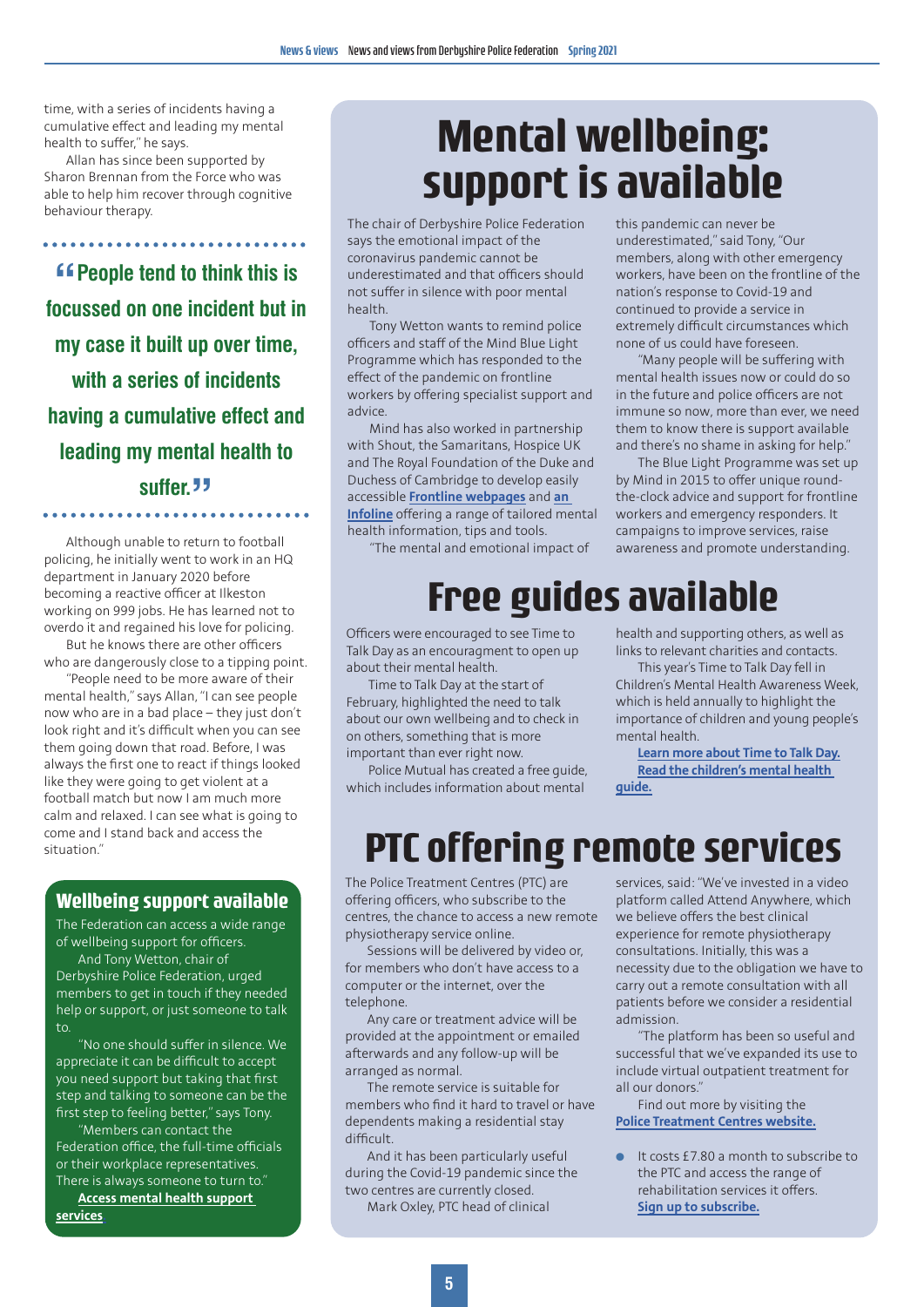# **'Policing can be grim': look after each other**

**Derbyshire Police Federation chair Tony**<br>Wetton has urged members to take<br>time for their wellbeing during the<br>coronavirus lockdown Wetton has urged members to take time for their wellbeing during the coronavirus lockdown.

Tony wants officers to be more open about their mental health and to look out for their colleagues who may be struggling with their own issues during the pandemic.

"Officers are only human," said Tony, "They already have so much to deal with in terms of their day-to-day policing role, before being on the frontline during the pandemic and policing the latest lockdown.

"Add to that the fact my colleagues will have their own worries away from work, such as the health of loved ones or their finances, and you can see how stress and anxiety can become an issue.

"We would urge members to take time to look after their own wellbeing, and to look out for their colleagues. We know it's a tough time, but we can all play our part in supporting each other. And where an officer needs further support, the Federation is here to help them find that."

Tony's comments are echoed by Glyn Pattinson, chair of the Police Federation's National Detectives' Forum (PFNDF), who encouraged officers to be more open about their wellbeing to help them deal with the

demands of policing – particularly during the pandemic in a blog posted on the national Police Federation's website.

"We are all finding it tough right now, in every force, in every discipline," said Glyn. "And if now isn't the time to recognise the signs and show simple acts of kindness, I don't know when is."

In the blog, Glyn said policing needs to recognise the demands and personal impact of dealing with serious and disturbing crime and he also highlighted the demands placed on over-stretched detectives.

He said: "Unsurprisingly, policing can be very grim at times. No officer I know signed up thinking it will be easy, but while we embrace what we face with pride and the overwhelming will to protect the public we serve, it shouldn't come with the expectation that we can all cope with anything and everything. We can't. No one can.

"Recognition must be given to officers and staff throughout policing for the constant commendable work they do and their unwavering nerve – particularly throughout the pandemic."

Glyn continued: "Every detective I know wants to do the best job possible but there simply are not enough of us. Demand is

outstripping resources and colleagues are working excessive hours, forgoing rest days, sacrificing time with their families and simply not getting enough rest.

"The sad thing is that this is a normal working week for most, severely impacting on physical and mental wellbeing. It's hard enough trying to process and cope with traumatic criminal investigations, but this is in addition to supporting scared and distressed victims, working with partner agencies, the Crown Prosecution Service, and seeing a number of legal processes through to completion to bring some form of closure for those affected.

He added: "Officers tend to put their own welfare last and the misconception by many that officers can forget what they have seen once a case has finished and swiftly move onto the next – or rather juggle several cases at once – only adds to the strain. All of this is cumulative and lasts a lifetime.

"We need to get better at supporting each other – recognise when we are struggling, talk more openly about wellbeing and listen. There are sources of support out there, but we need to see cultural change and we all have a role to play in that."

The Federation put the focus on detectives throughout January.

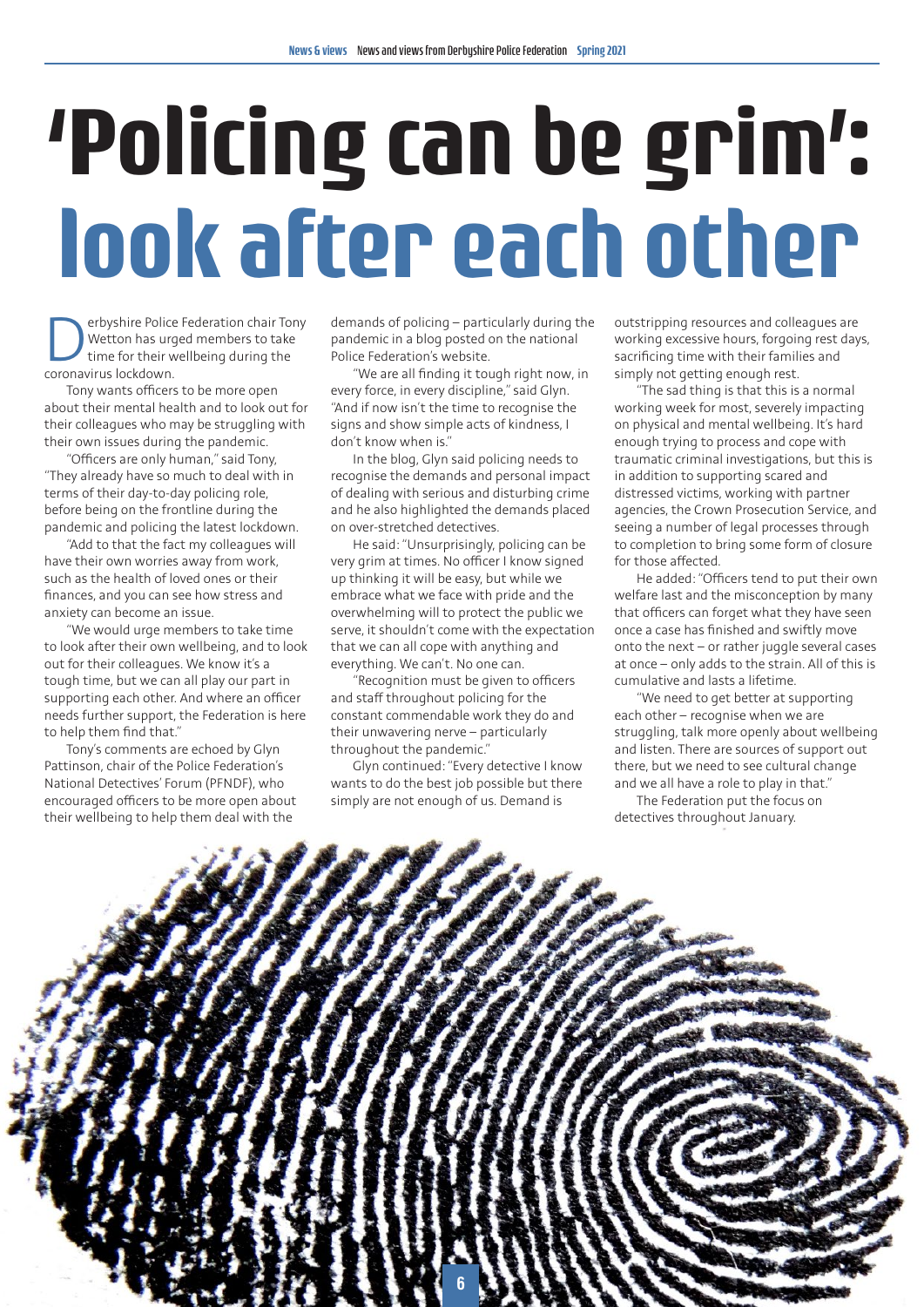### **Justice for the victim is the biggest reward, says Force detective**

Obtaining justice for the victim is one of the most rewarding parts of the job, says Derbyshire detective Alex Edwards.

Having joined the Force almost 17 years ago, DC Edwards has shared his experience of his role as part of a month-long Federation focus on the role of detectives.

"For me, the most rewarding part of the role is victim engagement, seeing a job through from start to end and obtaining justice for the victim," he begins.

He became a detective in 2010, to help develop his career. Since then, he says things have changed quite a bit.

"Technology has come a long way in the last 10 years. It has altered way we work, with us having laptops and mobile phones replacing our pocket notebooks. This assists greatly when investigating crime," says Alex.

" The new shift pattern as vastly improved the work-life balance and, although we are currently in a pandemic, morale is high in the office.



### **Detective explains dual pressures of workload and supporting victims**

The pressures of trying to do the best for victims of crime and keeping up with the workload make her role challenging at times, says one Derbyshire detective. Trainee



Detective Constable Julie Shaw, based at Buxton CID, says she joined the police over eight years ago to help people, investigate crime and achieve the best outcome for victims. So she finds it difficult when she feels unable to help a victim as she would want to.

Julie, who is also a workplace Federation representative, explains: "Currently the biggest challenge for me is keeping on top of the workload. We deal with long, complex and serious investigations and it is important to me that I do this to the best of my ability for the victims in my cases. But sometimes I feel this is difficult to do and this weighs heavily with me.

"Also, the new disclosure changes which have been introduced this year will increase the work involved in obtaining a charge; understanding these changes and putting them into practice will take time and I don't want to get it wrong and end up messing up a case."

Julie says while she has received training and Force support, particularly from her sergeant, the workload issue is not easily solved.

"We cannot just say no to taking on crimes which should be investigated by CID. The best way to improve the workload issue would be to have more detectives. I

know the Force is trying to address this and I also understand that current numbers just cannot support the right number of staff to deal with demand in all departments at the same time. Basically, we are borrowing from Peter to pay Paul almost on a cyclical basis."

Julie joined CID in April 2019 and completed her detective training in December last year. She has yet to complete her portfolio which will be the final step to becoming a substantive PIP2 detective constable. She says she tries not to work longer than her shift hours due to shifts already being long, but she will finish anything outstanding at the end of a shift set or before rest or leave days.

"We have periods where we can be late a few times on the trot but then we will have a lull," she explains, "When we're late due to dealing with prisoners it is often very late, for example, last Monday I was working a 12-10 shift but, along with two colleagues, finished at 2.45am.

"But the most rewarding thing is investigating crimes thoroughly and getting the right outcomes for the victims by bringing the suspects to court to answer for whatever their actions have been. That sounds a bit cliched but it's genuinely true."

Although Julie says she does not currently feel that her role is affecting her mental health, she admits to occasionally feeling overwhelmed.

"Mostly I have learnt to leave work at work. I am part of a very supportive team and we are very open with each other on the whole so if one of us is feeling like we are drowning, we help each other out if possible," she explains.

"I do feel that my physical health has suffered a little as I am very static during the day and the longer shifts make it more difficult to access my local gym sessions, especially now they are limited to being

online sessions.

"I sometimes feel under pressure because the burden of responsibility we have to our victims and suspects is large that it can be overwhelming. I sometimes feel that the expectations to progress investigations while keeping numerous things updated with every last thing we do, and think about, to justify what we are doing or to prove we are doing our job properly and deal with live jobs, is onerous.

"A colleague describes it as spinning plates and there are only so many we can spin at once."

As for the pandemic impact? She explains: "It has introduced home working which I have found really difficult and consequently I tend to come to work more, ensuring the office isn't too full when I do. It has also introduced different practice such as taking statements over the phone and less face-to-face contact with victims. I have two victims of sexual offences who I haven't actually met in person.

"Speaking to solicitors online has proved challenging at times and wearing masks while interviewing makes it difficult to properly read the person you are questioning. Likewise, in interview rooms where social distancing is possible, the distance actually makes it difficult to have the right impact on the person you are interviewing.

"But we just get on with it. We cannot, and should not, try to change it in the current circumstances as people's health is more important.

"Each and every department in the Force will, I am sure, have similar issues of too much work, too many expectations from the public, the management, the Government and CPS, to name just a few, and not enough people to do it and currently we are trying to do it all on shifting ground.

"I feel it when the police are criticised as a whole for what they are trying to do right now and, while frontline cops have it hardest in that respect, we are all affected by it."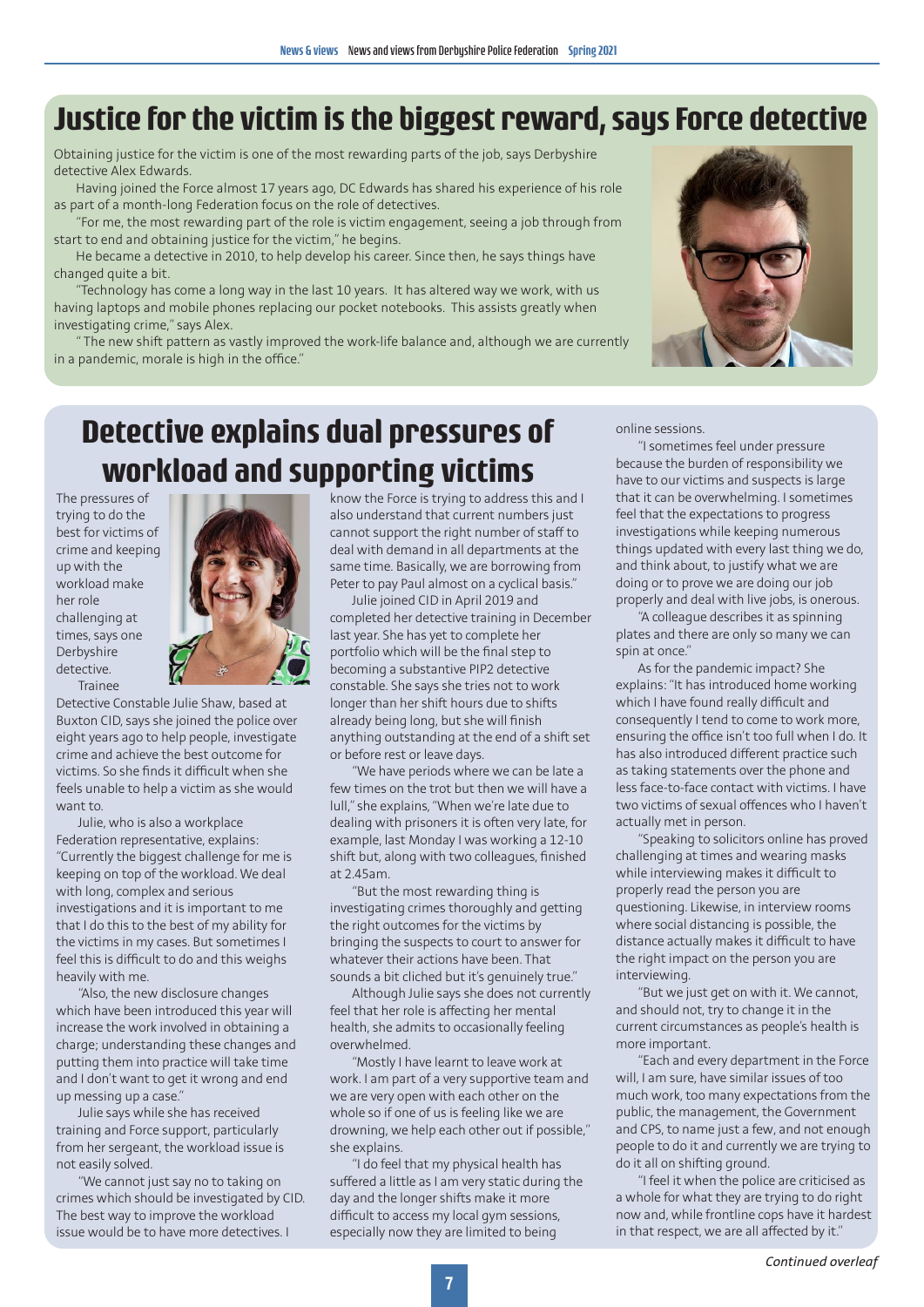#### **Detective reveals pressure of the role**

As part of the national Federation's month-long focus on detectives, their role and its unique pressures – one Derbyshire detective says one of the biggest challenges is disclosure.

The detective, who wishes to remain anonymous, explains: "The pressure of making sure you have all the disclosure correct is quite heavy because cases can be lost purely on that if it hasn't been done correctly.

"Another challenge is getting it right and being seen to get it right. There is a lot of work that goes into any investigation and having all of that right and trial-ready is a lot of pressure on you as you want to be able to do the best for your victims.

"These issues can be overcome with self-discipline and checking, checking and checking again!"

A detective since 2005, the officer of 29 years' service, said they joined up because they were 'born wanting to be a police officer'.

"I've no idea why because none of my family were in the job. I just knew that was what I wanted to do and my parents didn't question it, just accepted it," they explained, "I've always had a very strong sense of right wrong and loved television programmes like Juliet Bravo and The Bill which just made my need greater!

"I wanted to help people solve their problems and make a positive difference in someone's life and the attraction of having a job where you never knew what you were going to be doing next was preferable over a nine-to-five job."

The detective said they wanted to join Special Branch but had to become a detective to do that. They reluctantly applied after being encouraged to do so by DI John Smedley and, after being accepted, started at Derby North CID at St Mary's Wharf where they were tutored by Nick Clayton.

"I thoroughly enjoyed my time there and dealt with some brilliant jobs so was really glad I'd applied. When I started in CID in 2002 we were on 'unofficial on call' late shifts which meant you couldn't have a drink and had to sleep with your phone under your pillow! Detectives were always called out to rapes and serious crimes and your eight-hour shift would then start from when you were called out which was usually in the early hours.

"There was also an unspoken expectation that you would always remain on duty to finish your job off. There was no handing over to the next shift – so there was a lot of over-time done. Also, when I first started in CID there was no social media. Oh, the good times without that!"

When the detective left Special Branch, they found many changes, including the role of social media on investigations.

They explained: "Things had changed significantly. There was no 'unofficial on call', detectives weren't called out in the night to attend rapes, there was work-life balance and people predominantly went home on time. Also, social media played a huge part in investigations and all files were computerised.

"I used to regularly work beyond my shift when we were on eight-hour days. Finishing at 4pm meant I could easily stay until 6pm to catch up with files or anything if I needed to, and get ahead, but since we have moved to 10-hour shifts the prospect of staying at work for an extra couple of hours doesn't appeal.

"Some live jobs do require us to work late, including prisoners at other stations and foreign forces when they have to travel back to their home station at the other end of Derbyshire. I also occasionally tend to do some work at home on my rest days if I have a lot on and need to catch up."

The most rewarding part of the job? "Getting a good result at court for a job that you have put a lot into," they explained, "I've been involved in a lot of cases but there are three that stand out to me – all rape offences - which involved a great deal of work over long periods – but to be able to say I helped that victim get the justice they deserved is absolutely priceless and means the world to me. It's a feeling that can't be understood unless you have been through it; it yields an immense feeling of satisfaction.

"The pandemic has, of course, altered the way I work. It has made everyone more aware of everything and given us all OCD in cleaning – which isn't a bad thing in a police station! However, I count myself very lucky to have a job and to be able to still carry on working in this pandemic when so many people haven't and can't."

The detective added that they don't currently feel under pressure but have in the past: "Some jobs we have involve all hands to the pump but when the initial excitement has passed, it is allocated and as an OIC you are left to finish it off. Some of these jobs require an extraordinary amount of work and when tasks are coming in left, right and centre, you feel unable to provide the attention because of the relentless requirement for that attention – hence why I sometimes feel the need to work at home in order to catch up.

"But I choose to do that and I do know that if I went to my sergeant for assistance, it would be provided, although most officers are in the same boat. I don't often feel under pressure at work but I do know that I can talk to people about it if I need to."

There is no plan for the detective to return to uniform but they said they would, and could, if required to do so: "We have all been issued with uniforms should the situation become such that we are required to do so. This doesn't frighten me. I enjoyed my time in uniform and, while I haven't been on section for many years, I'm sure I would quickly adapt."

**Exteed to regularly work beyond my shift when we were on eight-hour days. Finishing at 4pm meant I could easily stay until** *If* **lused to regularly work beyond my shift when we were on 6pm to catch up with files or anything if I needed to, and get ahead, but since we have moved to 10-hour shifts the prospect of staying**  at work for an extra couple of hours doesn't appeal. *II*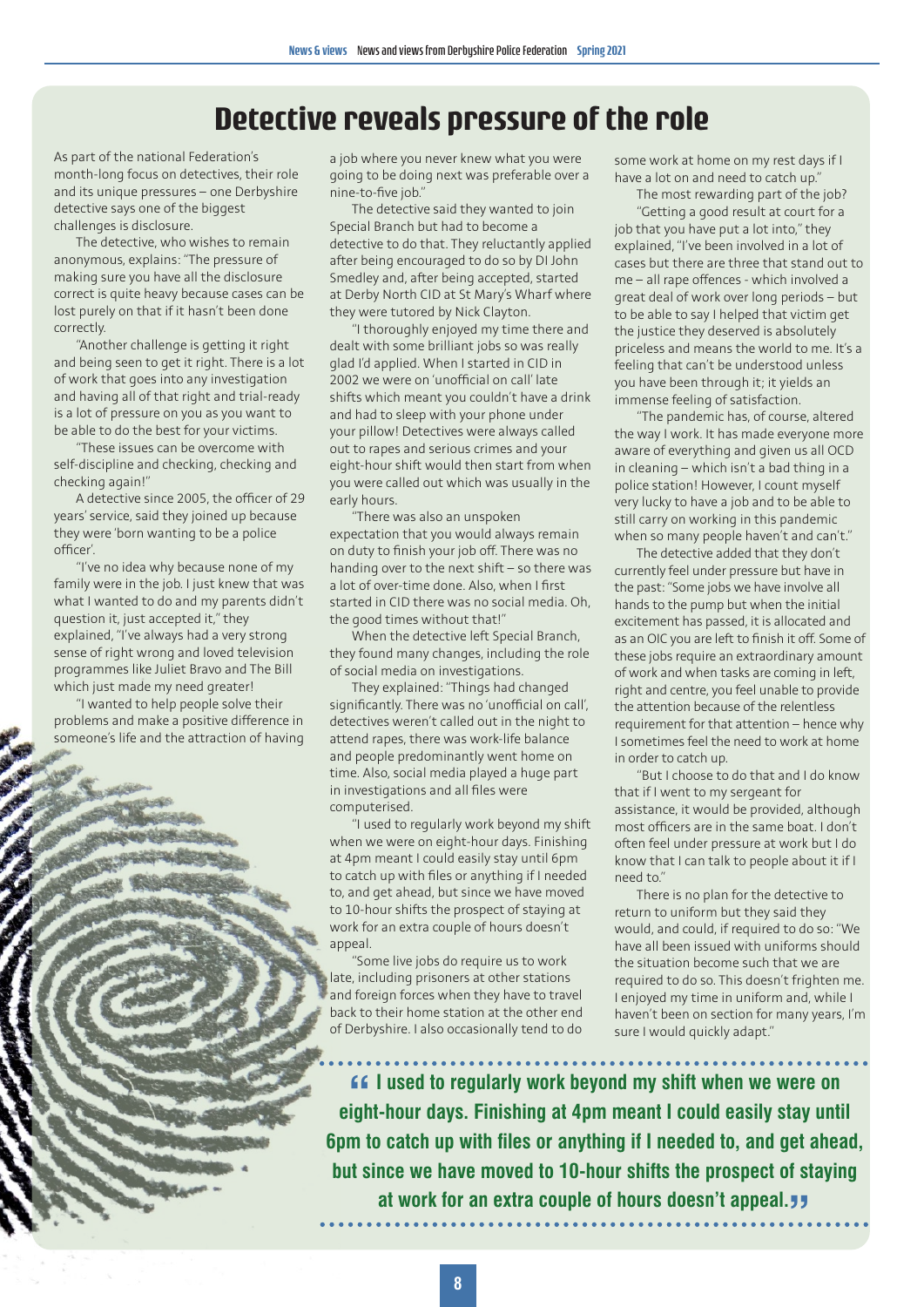## **Federation chair backs calls for officers to receive "thank you" payment**

Derbyshire Police Federation chair Tony Wetton believes officers should be awarded a thank you in recognition of their efforts during the Covid-19 pandemic.

The Police Federation of England and Wales (PFEW) has asked for officers to receive the one-off payment, in addition to a three per cent pay rise, as part of its annual submission to the Police Remuneration Review Body (PRRB). The submission is made in conjunction with the Superintendents' Association.

"Our officers have remained on the frontline throughout the UK's response to this pandemic so they thoroughly deserve some kind of recognition and appreciation," said Tony.

"They continue to face immense pressure, working hard to keep communities safe, helping to protect the NHS and all the time putting themselves and their loved ones at risk from the virus.

"Their job is unique and challenging at the best of times but the last 10 months have been particularly difficult. We know that the Government has put in place a pay freeze for much of the Public Sector and has directed the independent pay review body to observe that but it is absolutely clear that

police officers deserve better than that. They deserve a 'thank you' for their contribution to getting the country through the pandemic. It would go some way to improving morale and recognising their critical role in the nation's response to Covid-19."

Alex Duncan, national Federation secretary, said asking for an increase in officer pay after the public sector pay freeze announcement may seem pointless but was necessary.

He explained: "Police officers have been at the forefront of this pandemic and continue to put themselves and their families at risk, working long hours every day to keep the public safe during these unprecedented times."

The Federation also questions the Government's pay freeze decision when the Spending Review awarded forces with budgets to include officers being recognised for their work during the pandemic.

The Federation will seek the three per cent pay rise for all officers and a 'thank you' payment on the basis that an uplift is feasible and that the private sector has rewarded key workers with a similar payment.

#### **Dates released for female-only fitness tests**

Further dates have now been released for the Force's female only Job-Related Fitness Tests up until the end of July, with Covid-19 restrictions in place.

With numbers reduced due to the ongoing pandemic, there will be no more than three runners and two trainers at any one time during each test.

The two-day fitness tests will take place either at Ripley or Chesterfield on the

following dates: **Ripley: 6/7 April Ripley: 13/14 April Ripley: 17/18 May Ripley: 27/28 May Ripley: 14/15 June Ripley: 23/34 June Chesterfield: 14/15 July Chesterfield: 19/20 July.**

Derbyshire Police Federation secretary Kirsty Bunn, who helped secure the womenonly fitness tests more than two years ago, said: "We've worked hard to reintroduce these tests after they were initially put on hold due to the Covid-19 crisis.

"It's really important that we offer women-only tests, after the Federation and Force's Equality Unity were made aware that many women were feeling apprehensive about taking part alongside their male colleagues."

Both nationally and locally the pass rate for female officers is lower than that of male officers, so the women-only tests aim to combat the anxiety of participants.

"We believe taking the tests alongside their male colleagues definitely influenced how women felt about it," Kirsty added, "We are not seeking any preferential treatment for women and want it to confirm that the standard of fitness test 5:4 is not being compromised.

"These tests simply offer an alternative to women officers who want to be in an all-female environment, which they may be more comfortable with."

Women who want to continue to take the fitness test in mixed groups can still opt to do so.

If your JRFT is due and you would like the opportunity to attend one of these sessions, please send an email to Force Training with the date of your training and stating your preference for a women-only test.

The Operational Training Team can offer support and advice to anyone concerned about the test.

### **New recruits**



Derbyshire Police Federation chair Tony Wetton has welcomed an uplift of 67 officers to the Force as a 'positive start' to the Government's three-year recruitment programme.

Tony says the extra officers are a valuable addition to the Force as it continues to face the unprecedented challenges of policing the pandemic.

He was speaking as new Home Office figures show there were 1,894 officers in Derbyshire Police as at 31 December, up from 1,827.

**Read more.**

### **Charity fund-raiser**

Annual cycling fund-raiser Back on the Beat is returning this May and has gone virtual.

In light of the ongoing pandemic, organisers are giving riders the option on taking on the challenge from the comfort of their home while raising money for the charity Police Treatment Centres (PTC).

Federation members are being encouraged to sign up to this year's event, which challenges participants to ride 100km in seven days.

This year's fund-raiser, which usually takes place at the PTC in Harrogate and around North Yorkshire, will run from 10 to 16 May, giving riders seven days to complete the challenge.

The PTC has two centres but both are currently closed due to the pandemic, although remote support is still available to its subscribing members. They support the police family with physical and psychological injuries, conditions and illnesses.

Participants can sign up for Back to the Beat individually or as a group and those who complete the event will receive a medal. Entry to the ride is £10, with all riders or teams pledging to raise a minimum of  $f100$ .

**Sign up here.**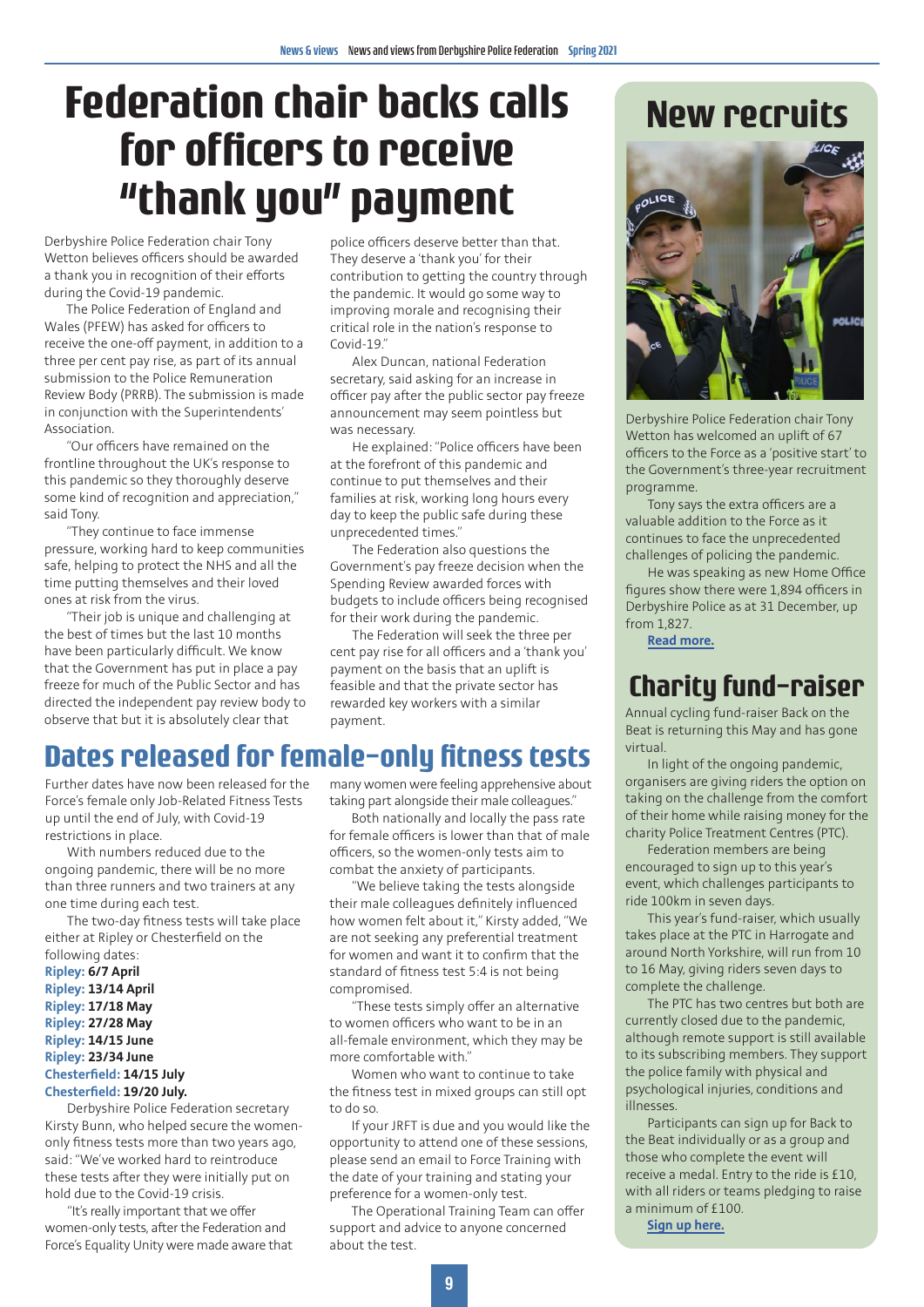# **New Deputy Chief Constable tells how 'give it a go' attitude landed her in the Force**

Once a university student who<br>thought she 'would have a go<br>spotting a police stall at a car<br>Kate Mevnell is now 30 vears into a thought she 'would have a go' after spotting a police stall at a career fair, Kate Meynell is now 30 years into a successful career in policing with her latest accomplishment being appointed as the Force's Deputy Chief Constable.

"I have never regretted the decision to become a police officer and I feel fortunate that I have a career where, for the most of it, I have actually enjoyed coming to work," says Kate, who originally joined Nottinghamshire Police in 1993, with her first posting being to Bulwell.

**" combined effort of a team is one If am a firm believer that a of the most powerful assets the police service has and I value being part of it. "** 

"I was extremely naïve when I joined," she adds, "I really had my eyes opened. Although Bulwell was a small station, it was very busy and gave me a good grounding in police work."

Looking back at where it began, Kate admits her first arrest was not the smoothest.

"I was with my tutor and it was a shop theft, and I was nervous and, in fact, I got confused," she explains, "I initially tried to arrest the store detective until they stopped me and told me the suspect was sitting on the other side of the room."

Kate spent her early career in uniform, on



*The Force's Deputy Chief Constable Kate Meynell.*

response and neighbourhood teams. She soon became interested in investigation, resulting in her spending most of her service in investigatory roles.

The majority of her working life has been spent with Nottinghamshire Police, but Kate

has also worked as head of crime in Northamptonshire. She spent a number of years in EMSOU Major Crime as chief inspector and superintendent working as an Senior Investigating Officer (SIO) on a number of homicide investigations.